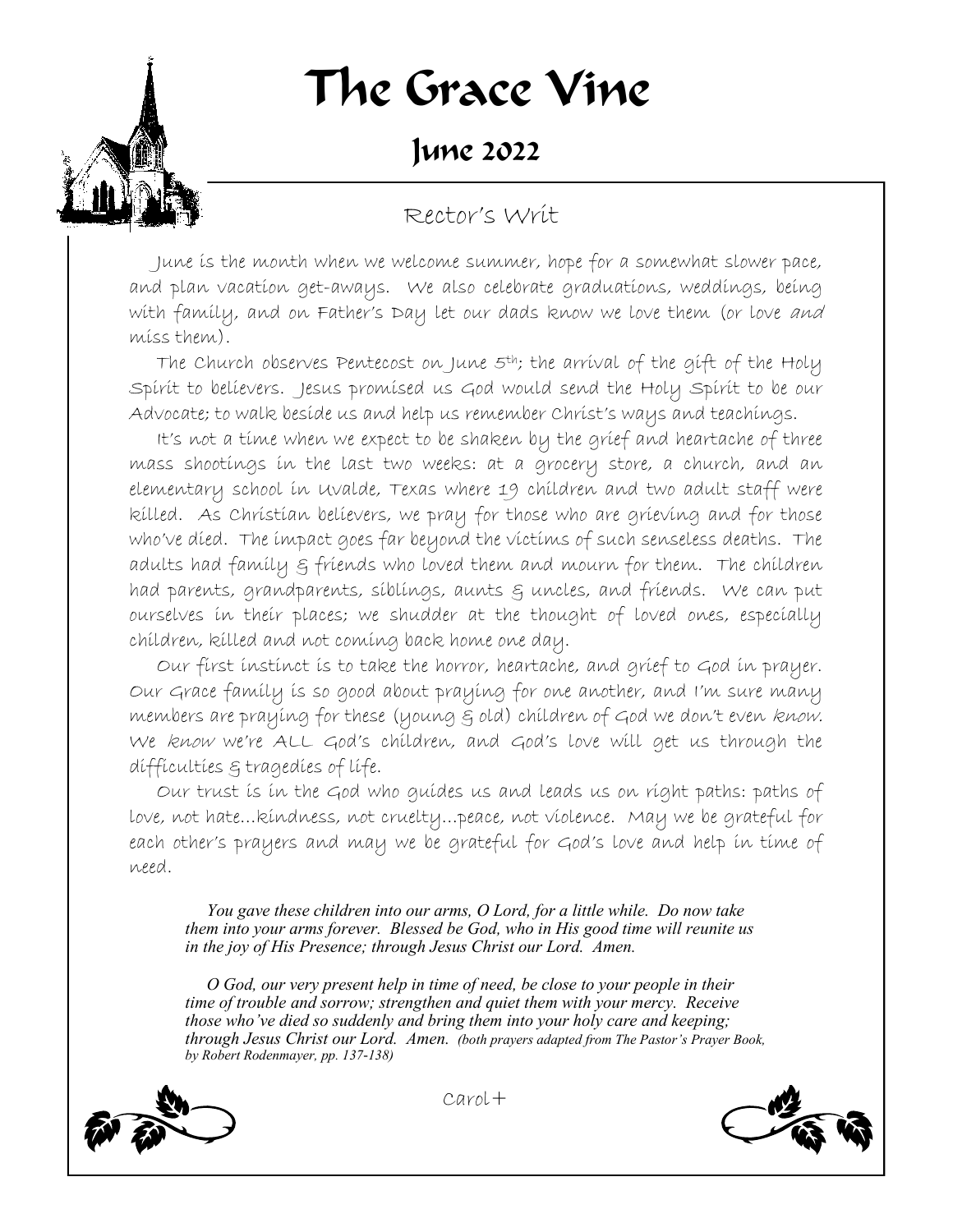#### Service and Lay Ministry Schedule

*If you cannot serve when scheduled, please find a substitute and call the parish office with that person's name. Thank you for sharing in the liturgical ministry of Grace Church.*

| Sunday, June 5<br>8:00 & 10:00 AM Holy Eucharist |                                                          |                                     | <b>Day of Pentecost</b>                       |  |
|--------------------------------------------------|----------------------------------------------------------|-------------------------------------|-----------------------------------------------|--|
|                                                  | <b>Celebrant</b> The Rev. Carol Evans                    | 1 <sup>st</sup> Reading Acts 2:1-21 |                                               |  |
|                                                  | Wrshp Ldr 10am Carolyn Englert                           |                                     | Nancy Lundgren                                |  |
|                                                  | Greeters Fred & Nancy Lundgren                           |                                     |                                               |  |
|                                                  | <b>Organist</b> Bernie Hisey                             |                                     | Psalm 104:25-35, 37                           |  |
|                                                  | Video Doug Holzschuh                                     |                                     |                                               |  |
|                                                  | Altar Guild Carol Marotta & Cathy Potisuk                |                                     | 2 <sup>nd</sup> Reading Romans 8:14-17        |  |
|                                                  | Coffee Hosts 8am Joan & Frank Seman                      |                                     | Fred Lundgren                                 |  |
|                                                  | 10am Mary Jean & John McDonald                           |                                     |                                               |  |
|                                                  | <b>Counters</b> Laurie Barney & Barb Popiel              |                                     | Gospel John 14:8-27                           |  |
|                                                  | <b>Sunday, June 12</b><br>8:00 & 10:00 AM Holy Eucharist |                                     | <b>Trinity Sunday</b>                         |  |
|                                                  | Celebrant The Rev. Carol Evans                           |                                     | 1 <sup>st</sup> Reading Proverbs 8:1-4, 22-31 |  |
|                                                  | Deacon 8am The Rev. William Snyder                       |                                     | Tim Splinter                                  |  |
|                                                  | Greeters Jeff & Lisa Marsh                               |                                     |                                               |  |
|                                                  | Guitar Martha Croll & Nick Adamczewski                   | Psalm 8                             |                                               |  |
|                                                  | Video Doug Holzschuh                                     |                                     |                                               |  |
|                                                  | Altar Guild Carol Marotta & Cathy Potisuk                |                                     | 2 <sup>nd</sup> Reading Romans 5:1-5          |  |
|                                                  | Coffee Hosts 8am Mike & Shirley Johnson                  |                                     | Carolyn Englert                               |  |
|                                                  | 10am Nancy & Jim Ervin                                   |                                     |                                               |  |
|                                                  | <b>Counters</b> Laurie Barney & Barb Popiel              |                                     | Gospel John 16:12-15                          |  |
| Sunday, June 19                                  | 8:00 & 10:00 AM Holy Eucharist                           |                                     | 2 Pentecost                                   |  |
|                                                  | <b>Celebrant</b> The Rev. Carol Evans                    |                                     |                                               |  |
|                                                  | Wrshp Ldr 10am Nancy Lundgren                            |                                     | 1 <sup>st</sup> Reading 1 Kings 19:1-15a      |  |
|                                                  | Greeters Nancy & Jim Ervin                               |                                     | Martha Croll                                  |  |
|                                                  | Video Doug Holzschuh                                     | Psalm 42                            |                                               |  |
|                                                  | Altar Guild Carol Marotta & Cathy Potisuk                |                                     |                                               |  |
| Coffee Hosts 8am TBA                             |                                                          |                                     | 2 <sup>nd</sup> Reading Galatians 3:23-29     |  |
|                                                  | 10am Cindy Ward & Cathy Potisuk                          |                                     | Jeff Croll                                    |  |
|                                                  | <b>Counters</b> Laurie Barney & Barb Popiel              |                                     |                                               |  |
|                                                  |                                                          |                                     | Gospel Luke 8:26-39                           |  |

We had a great day for cleaning up around the church and rectory on May 21st. Those present to help were Doug Holzschuh & Kingsland Pretorius, Debbie Shorts & Rich Lashley, Nancy & Fred Lundgren, Nancy & Jim Ervin, Laurie Barney, John McDonald, Carol Marotta, Midge Myers, Rev. Carol, and Barb Popiel. A lot was accomplished on that rain free morning, and everyone worked very hard that day. I'm sure some were sore the next day. The window sills, coat rack, the choir area and pews were cleaned in the parish hall and church.

Outside accomplishments included weeds sprayed and lots of weeds pulled all around the church and rectory, areas were mulched, lots of pinecones cleaned up, and the Memorial Garden was spruced up. The Rectory back deck was power washed and will be stained in June by John McDonald. John McDonald and Jeff Marsh did a great job painting the red doors that week. They look so nice!

The few that stayed after enjoyed pizza and a lot of conversation. Thank You to all who participated and gave up a few hours of their time. -Barb Popiel

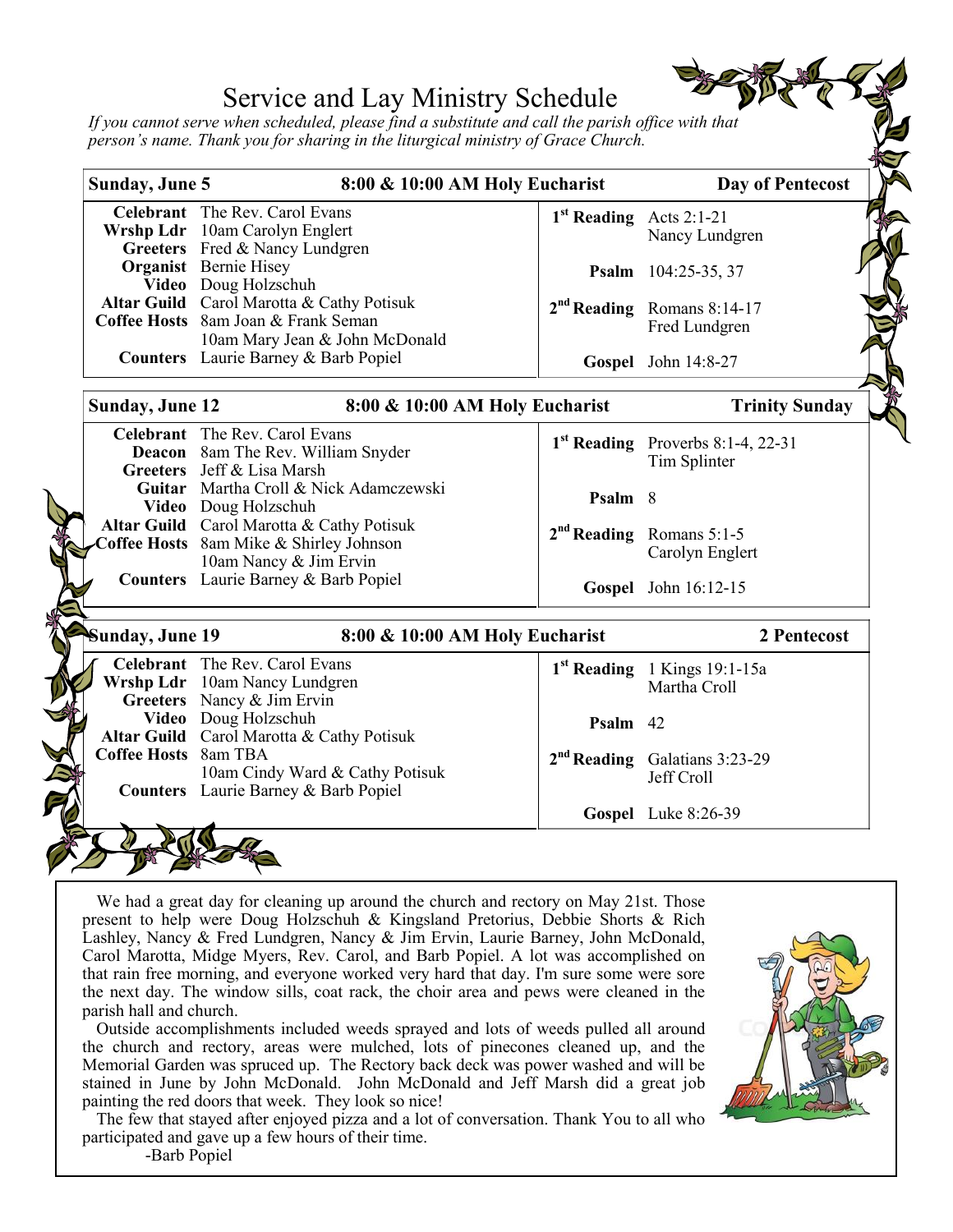| <b>Sunday, June 26</b> | 8:00 & 10:00 AM Holy Eucharist                                                                                  |          | 3 Pentecost                                                  |
|------------------------|-----------------------------------------------------------------------------------------------------------------|----------|--------------------------------------------------------------|
|                        | Celebrant The Rev. Carol Evans<br><b>Deacon</b> The Rev. William Snyder                                         |          | $1st$ Reading 2 Kings 2:1-2, 6-14<br>Carol Marotta           |
|                        | Greeters John & Mary Jean McDonald<br><b>Organist</b> Tim Lewicki<br>Video Doug Holzschuh                       |          | <b>Psalm</b> $77:1-2,11-20$                                  |
| Coffee Hosts 8am TBA   | Altar Guild Carol Marotta & Cathy Potisuk<br>10am Doris Whipple & Gail Richards                                 |          | 2 <sup>nd</sup> Reading Galatians 5:1, 13-25<br>Tim Splinter |
|                        | <b>Counters</b> Laurie Barney & Barb Popiel                                                                     |          | Gospel Luke 9:51-62                                          |
| Sunday, July 3         | 8:00 & 10:00 AM Holy Eucharist                                                                                  |          | 4 Pentecost A                                                |
|                        | Celebrant The Rev. Carol Evans                                                                                  |          | $1st$ Reading 2 Kings 5:1-14                                 |
|                        | Wrshp Ldr 10am Carolyn Englert                                                                                  |          |                                                              |
|                        | Greeters Jeff & Lisa Marsh<br><b>Organist</b> Tim Lewicki<br>Video Doug Holzschuh                               | Psalm 30 | Fred Lundgren                                                |
|                        | Altar Guild Marsha Snyder & Joan Seman<br>Coffee Hosts 8am Joan & Frank Seman<br>10am Mary Jean & John McDonald |          | 2 <sup>nd</sup> Reading Galatians 6:1-16<br>Nancy Lundgren   |

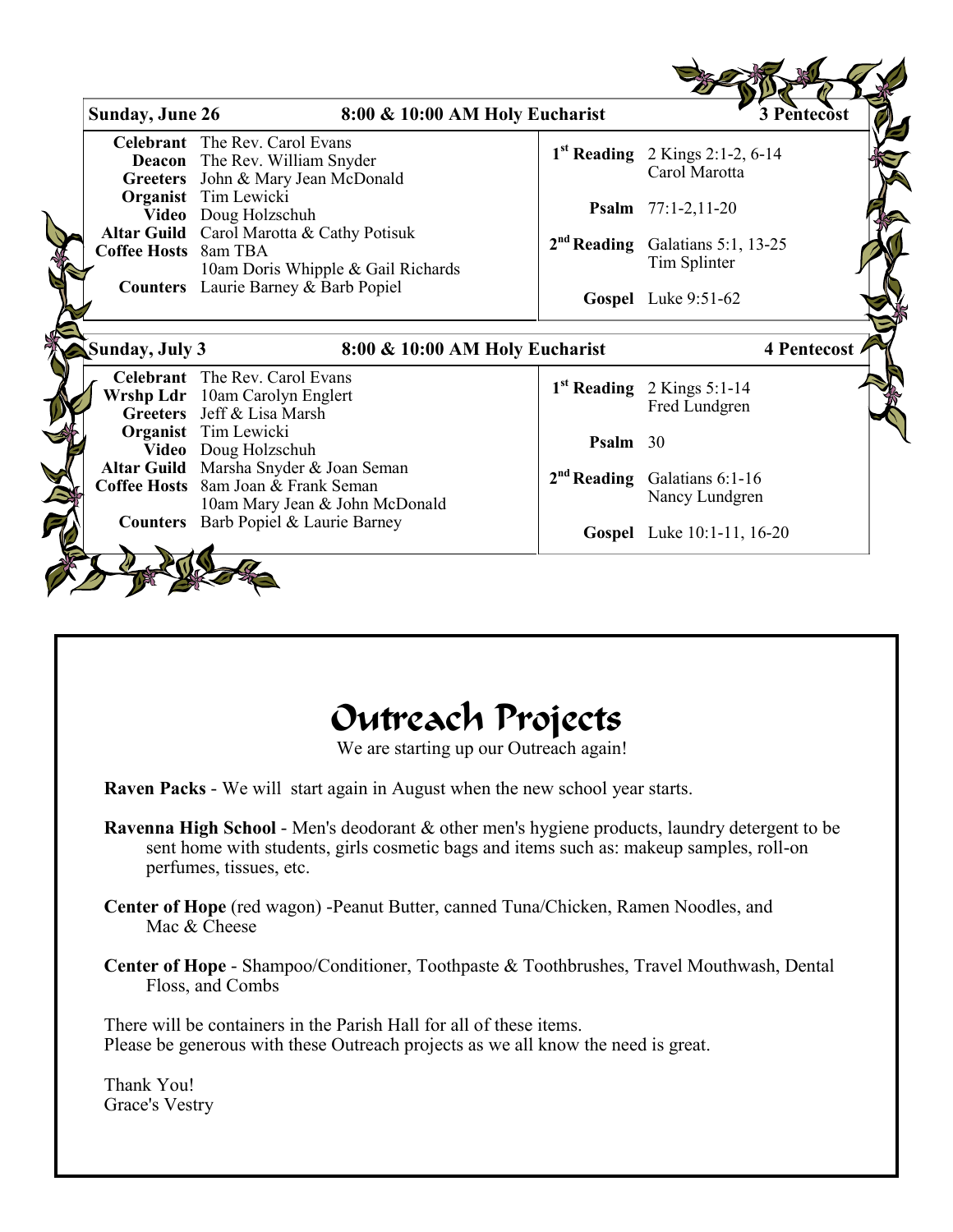

Well, June has arrived and with it comes warm weather, beautiful flowers and of course graduation, both high school and college. Congratulations to our high school graduates: **Rachael Audet** & **Emily Ervin** from Stow High School; **Kelly Ervin** from Ravenna High; and **Maggie Rich** from Revere High. **Kevin Splinter**  graduated from Bradley University with degrees in Computer Science and Statistics. **Sarah Beth Audet** will graduate from Kent State this fall after she finishes a few courses. **Mary Jean & John McDonald's** granddaughter **Alexandra Paulenich** received her Master's in World Health from Johns Hopkins University and their granddaughter **Sandra Spellman** graduated from Kent State with a degree in Education. We offer all these students and their parents our congratulations, best wishes, and prayers. God is good!...

**Kathy Summy & Shirley Johnson** traveled to California to visit with Shirley's daughter **Susan** and her family. Susan made sure Kathy and Shirley had a great time. She took them to Hollywood and Rodeo Drive; they spent time in Los Angeles; and they enjoyed Susan's Kentucky Derby party. Susan's husband **Larry** is originally from Kentucky and likes to keep that standing party tradition going with his friends in California. Kathy couldn't wait to find the perfect dress & hat…a hat for the Derby is a must have! Shirley shared that Susan & Larry served the traditional mint juleps (another must have) and everyone watched the Derby on television. Sounds like great fun!! Kathy was so excited about this trip that she was packed a week before, and this was her first time on an airplane. Very excited for them & glad the trip was so much fun…

Traditionally the Sunday after Easter is "low Sunday" with Morning Prayer. **Deacon Bill Snyder** of course led both the 8am & 10am services. He had a good sermon, but he didn't think he was finished with the thought so he asked **Rev. Carol** if he could preach on the next Sunday, and she didn't object to that idea. Thanks Bill you did a great job!...

Our organist **Tim Lewicki, wife Yuka, and children Joji and Mitsuki** are headed for Japan this June. Tim will

be gone for three weeks, but Yuka and the children will be staying longer to spend more time with her family. This will be the first time Yuka's parents & family will see and get to hold Mitsuki. We pray for safe & healthy travel & a great visit for the Lewicki family…

Choir director **Martha Croll** has recruited a good friend to play the organ on Pentecost; she & another friend-who's-family will both play guitar for hymns on June  $12^{th}$ ; and we'll be singing acapella on June  $19^{th}$  (and Martha will get us started on the right note). Our thanks to Martha and the choir for extending their season two Sundays past Pentecost…

The **Snyder's daughter-in-law Alex and grandsons Oliver, Noah, & Max** will be going to Germany for the month of July to visit with Alex's family. Alex hasn't seen them in three years due to COVID and she's very excited to be going home to visit….

Did you know that 24 people live streamed our Easter service at home? So, all that hard work **Doug Holzschuh**  has been involved in has been well worth it. Thanks Doug, for setting up the camera, microphone, wi-fi and all the live stream tech in 2020, and for filming/recording the service to You-tube almost every Sunday since…

We're happy to report that **Sue Ahrens** came home on Mother's Day following four months of rehab after a stroke. Her husband, **Bruce** has made arrangements for round the clock care for Sue with his efforts & care and with the help of family, friends, and a couple of experienced home health care staff…

Thanks to **Nancy Ervin** for ordering and serving the beautiful Mother's Day cake we all enjoyed at both coffee hours. Nancy also served on Altar Guild that day. Our thanks to **Cathy Potisuk** who made beautiful floral arrangements for the Altar on Mother's Day (and did all the arranging in spite of a pulled tendon in her foot!)…

**Nancy Lundgren** retired as sacristan after many years of service overseeing all the duties involved with Altar Guild. Nancy has given her presence, knowledge, and help not only on Sundays and the main Church holidays/feast days, but with baptisms, Bishop's visitations, weddings, and funerals as well. **Laurie**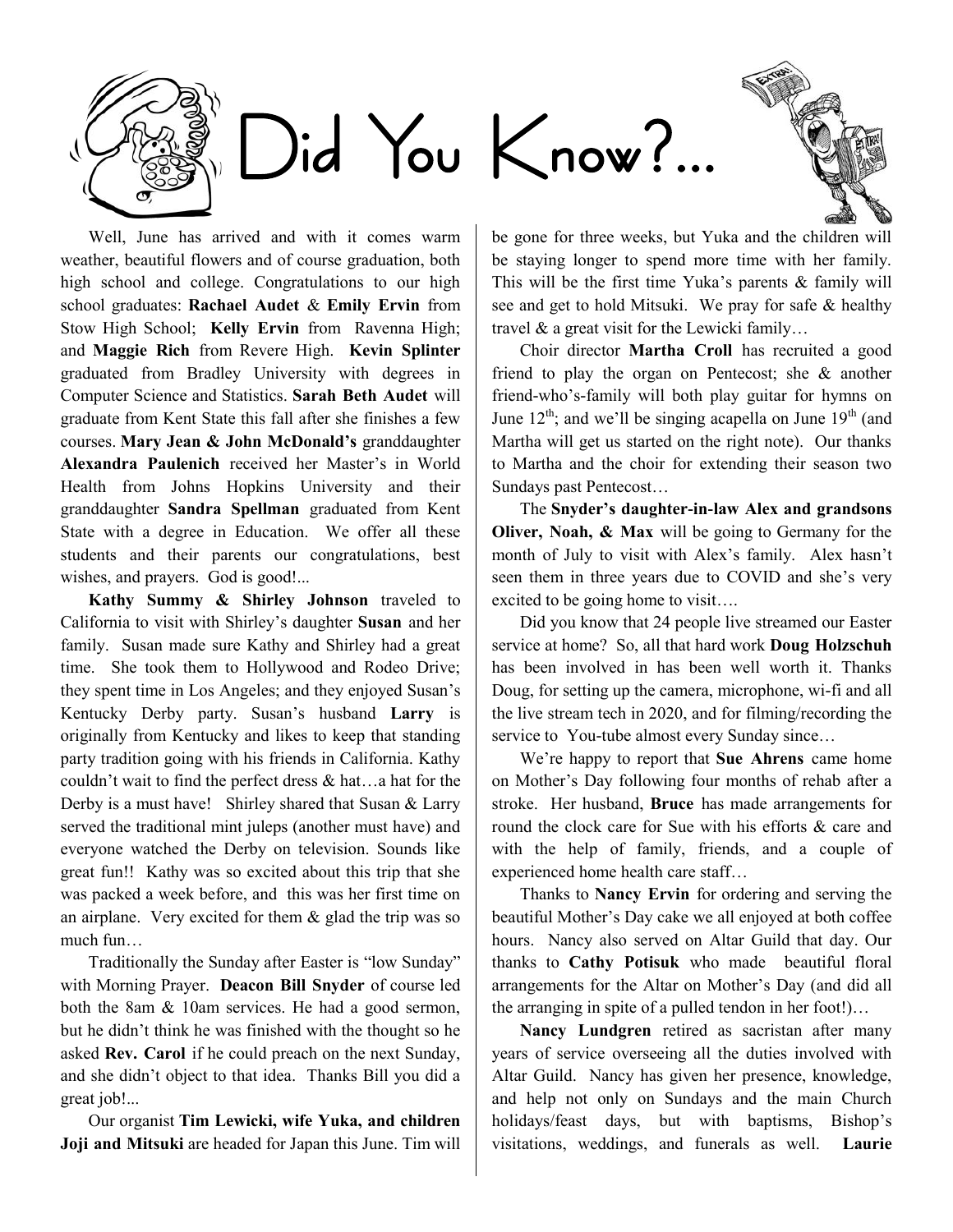**Barney & Cathy Potisuk** will be taking up the service and responsibilities of directing the Altar Guild working together as Co-Sacristans. It's a major responsibility. We're grateful to Nancy for her time as Sacristan, and grateful that Laurie and Cathy are willing to begin serving as Co-Sacristans. And they'd all want us to say, we're grateful to the entire Grace Church Altar Guild, many who've served for years. THANK YOU ALL!...

Our Junior Warden **Carol Marotta** planned a cleanup day on May  $21^{st}$ . Thanks to everyone who came to spruce up the church including **John McDonald, Kingsland Pretorius, Doug Holzschuh, Laurie Barney, Nancy & Jim Ervin, Kenzie Ervin, Debbie Shorts, Rick Lashley, Midge Myers, Fred & Nancy Lundgren, Sr. Warden**  **Barb Popiel, Jr. Warden Carol Marotta, and Rev. Carol**. The church yard looks beautiful. Good job folks!...

**Sally Dier** has been in the hospital but is now home and recovering. We hope Sally's feeling better, and getting some rest. We continue to keep Sally, Dennis, and all the Dier family in our prayers…

Congratulations to **Michelle McLaughlin** who will be getting married this summer and moving to Tennessee. She's been packing in spite of a LOT of overtime work. We'll miss her service and presence on vestry, at the 8am service & coffee hour, but mostly we'll just miss seeing her each week. Our love & prayers go with Michelle.

### Thank you! Thank you!

Our thanks & appreciation to those who serve & help at Grace Church in so many ways, including:

- **Nancy Ervin** for ordering and serving the Mother's Day cake for both the 8 & 10 services**.**
- **Bill Snyder** for having the Mary Helen Beatty picture framed, matted, and hung in the parish hall entrance.
- **John McDonald & Jeff Marsh** for painting the front doors.
- **Pat Williams** for purchasing dish towels for the church kitchen**.**
- To all the parishioners who donated 136 oatmeal packets to the Raven Packs.
- **Doug Holzschuh** for live streaming and recording services for our members at home to access.
- **Bill Snyder** for preaching two Sundays after Easter.
- Everyone who worked on the Spring cleanup day (please see Barb Popiel's write up)

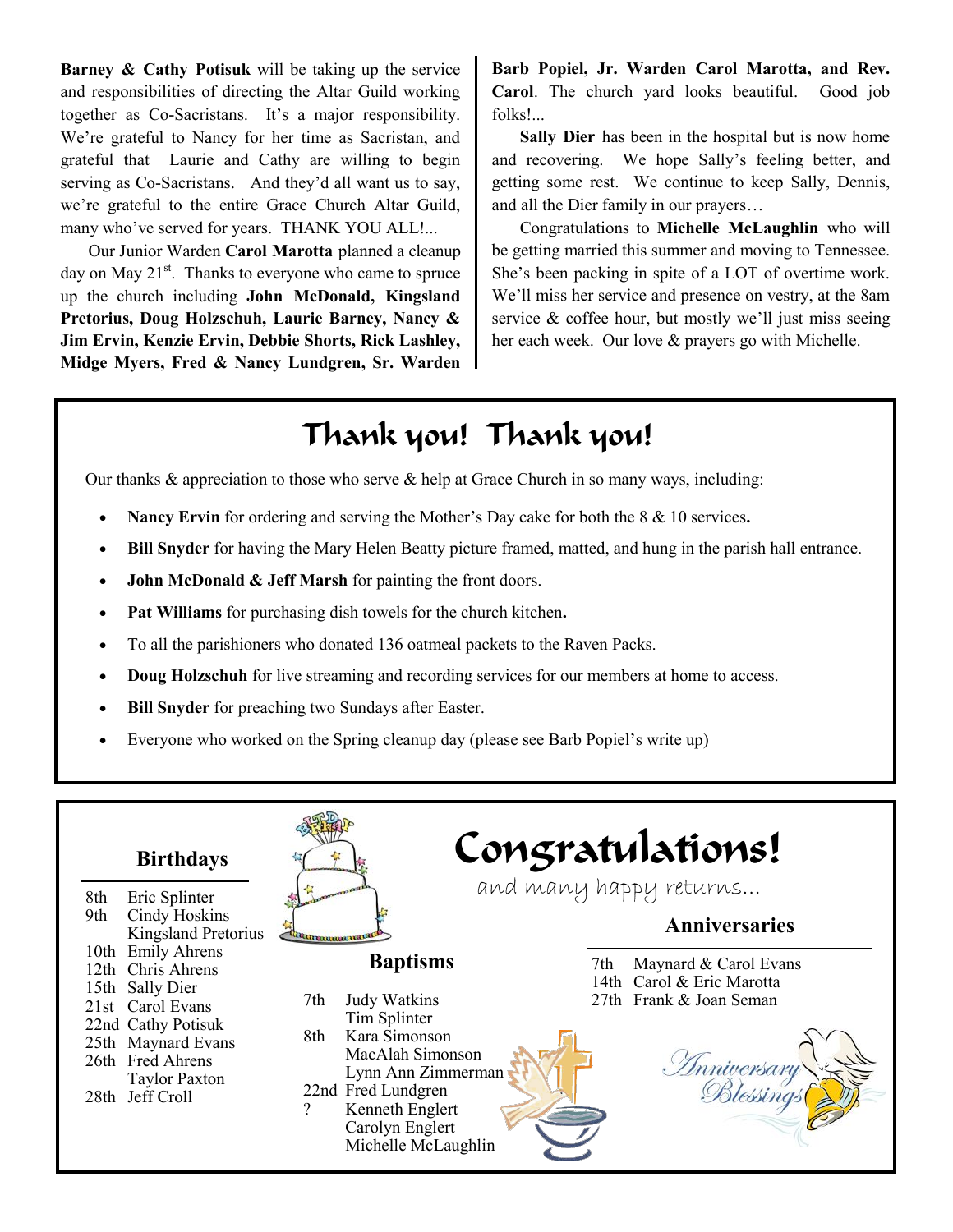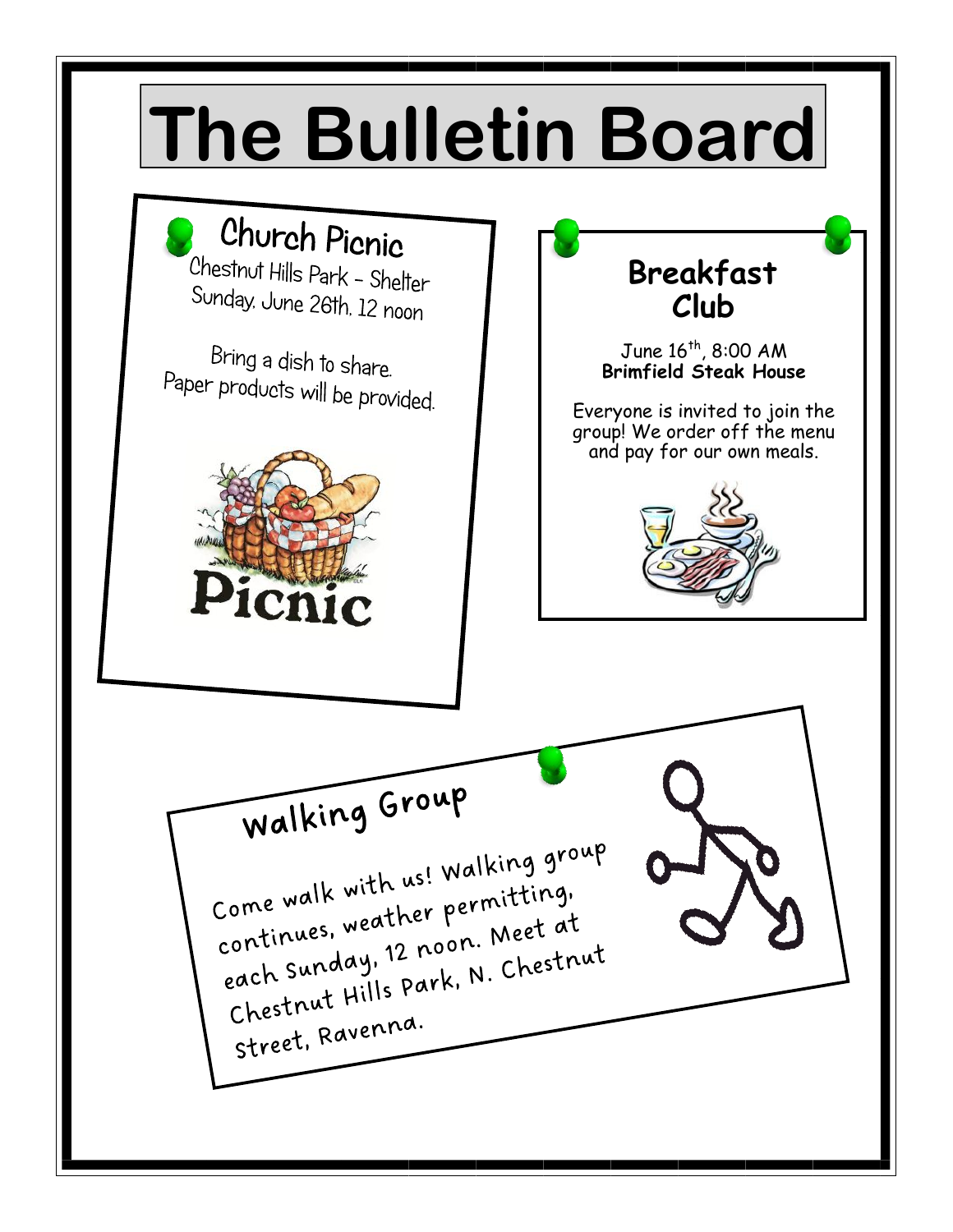## Fathers (and Mothers) and Friends

**By Bette Brooks**

*They lived not only in ages past; there are hundreds of thousands still. The world is bright with the joyous saints who love to do Jesus' will.*

#### **Columba, Abbot and Missionary June 9**

In the troubled and violent Middle Ages in Northern Europe, monasteries served as inns, orphanages, centers of learning, and even as fortresses. The light of civilization flickered dimly and might have gone out altogether if it had not been for these convent-shelters. This is why this period is often titled "The Dark Ages."

St Columba lived from December 7, 521 until June 9, 597. The name he is known by today is the Latin version of his given name Colum, though he came to be known as Colum-cille, or "dove of the church" by most people in his own day.

Columba was born at Garten, County Donegal, Ireland. He was a member of the Clan O'Donnell and was of royal descent. Columba was educated at the monastic school of Moville. In 560 a dispute arose over a copy Columba had made of St. Finnian's book of psalms. The result was Columba's instigation of a rebellion by the Clan Neill against King Diarmait of Ireland. This culminated in the Battle of Cooldrevny in 561, at which three thousand men were killed. Following the battle, Columba's confessor set him the penance of leaving Ireland and preaching the Gospel in order to convert as many to Christianity as had been killed at Cooldrevny and never again to look upon his native land.

In 563 Columba and 12 companions left Ireland, arriving first at what is today Southend on the southern tip of Kintyre peninsula, Scotland. This, though, was still within sight of Ireland, so they travelled further north, landing on Iona on May 12, 563. The island was granted to Columba for the establishment of a monastery by the king of the region.

He started his evangelizing amongst the Scots but then turned to the more rigorous task of converting the northern Picts of Caledonia. Together with two companions, Columba called on Pict King Brude at his fortress overlooking what is now Inverness. Brude refused to allow the missionaries into the fortress; however, legend says that at the sign of the cross being made by Columba, the barred gates of the fortress simply opened. The story goes on to record that the King, awed by this miracle, was converted on the spot, with the rest of the Picts not long after him.

St Columba died in the monastery he had built on Iona on June 9, 597. The island became a place of pilgrimage and has remained so ever since despite St Columba's own remains being removed in 849, split between the Scottish and Irish Christians. The historian Bede tells us that Columba led many to Christianity by his "preaching and example." He was much admired for his physical as well as spiritual prowess. He was a strict ascetic and remained physically vigorous and unflagging in his missionary and pastoral journeys throughout all his seventy-six years. Although Iona was desecrated during the Reformation, today it houses a flourishing ecumenical religious community.

**PRAYER:** O God, who by the preaching of your blessed servant Columba caused the light of the Gospel to shine in Scotland: Grant, we pray, that, having his life and labors in remembrance, we may show our thankfulness to you by following the example of his zeal and patience; through Jesus Christ our Lord, who lives and reigns with you and the Holy Spirit, one God, for ever and ever. Amen.